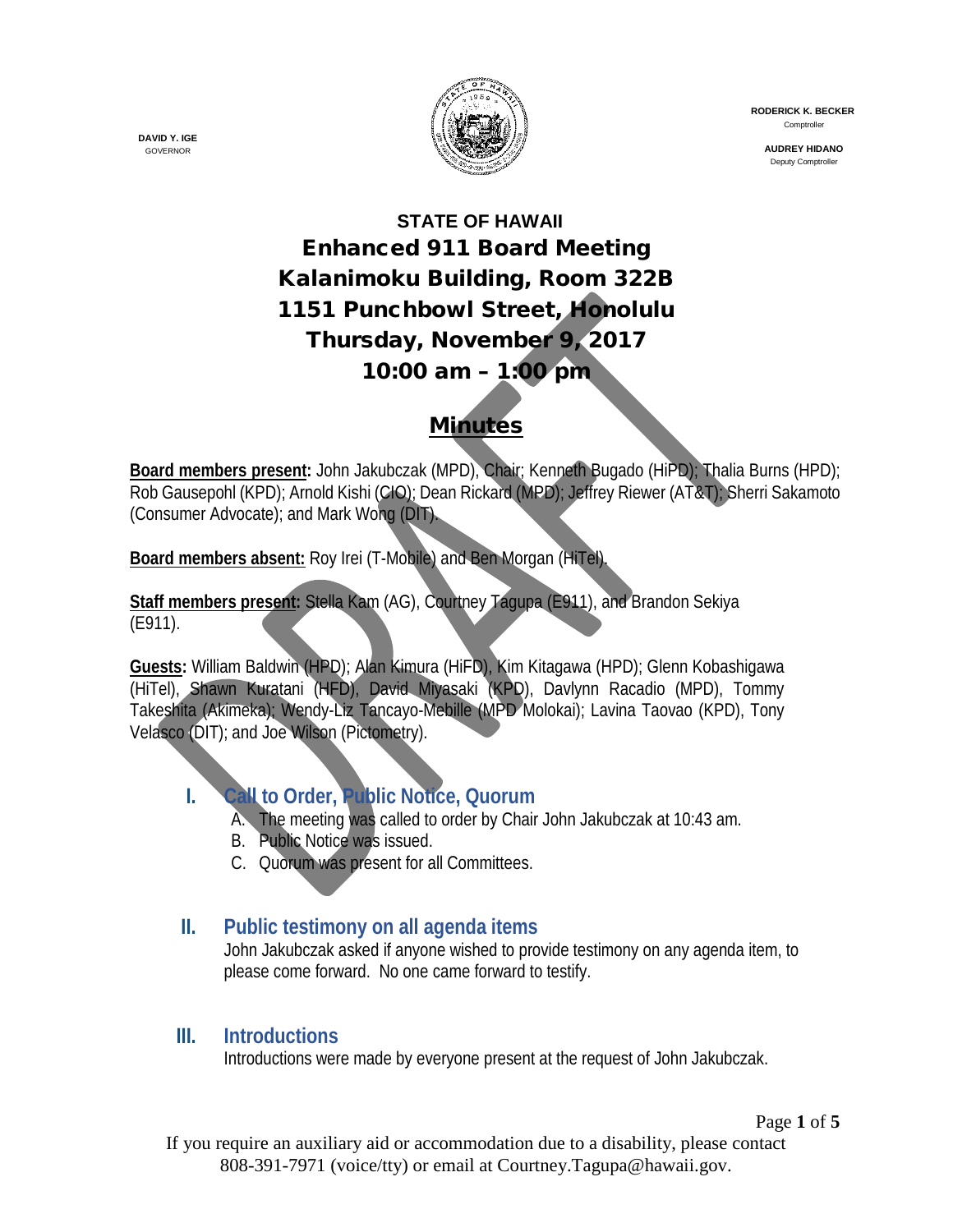#### **IV. Review and Approval of Last Month's Meeting Minutes**

John Jakubczak called for any additions/corrections to the October 12, 2017 meeting minutes. None were offered. Thalia Burns motioned to adopt. Rob Gausepohl seconded. The motion was approved by voice vote by all Committee Members present.

#### **V. Committee Updates by Committee Chairs**

- A. Communications Committee Davlynn Racadio Nothing further.
- B. Technical Committee Thalia Burns Nothing further.
	- 1. Educational Investigative Committee update Jeffrey Riewer Nothing further.
	- 2. Investigative Committee Shawn Kuratani. Nothing further.
- C. Finance Committee Sherri Sakamoto for Roy Irei Nothing further.
	- 1. Review of monthly cash flow report. Nothing further.
	- 2. Discussion of Board Conference Travel Policy. Defer until next month.

#### **VI. PSAP Status Updates**

Kauai – Rob Gausepohl: Success story: subject had allergic reaction and couldn't talk, so she texted; she was picked up by ambulance and transported to hospital for treatment. A more detailed account will be added to Enhanced 911 Board site's Success Stories section (under News).

Oahu HPD – Thalia Burns: none

Oahu HFD – Shawn Kuratani: none

- Oahu EMS: (not present)
- Molokai Dean Rickard: none
- Maui John Jakubczak: none
- Hawaii County PD Kenneth Bugado: none
- Hawaii County FD: (not present)

# **VII. Executive Director's Report**

- A. Initiate procurement of CPA firm to perform annual audit (Dec 2017). Subject to 4 year maximum (3 years + 1 year optional extension) Egami & Ichikawa, CPAs can apply to bid for future work Procurement of new CPA auditor to begin in December.
- B. 911 Grant Program \$500,000 earmarked for use in 3 categories:

Page **2** of **5**

If you require an auxiliary aid or accommodation due to a disability, please contact 808-391-7971 (voice/tty) or email at Courtney.Tagupa@hawaii.gov.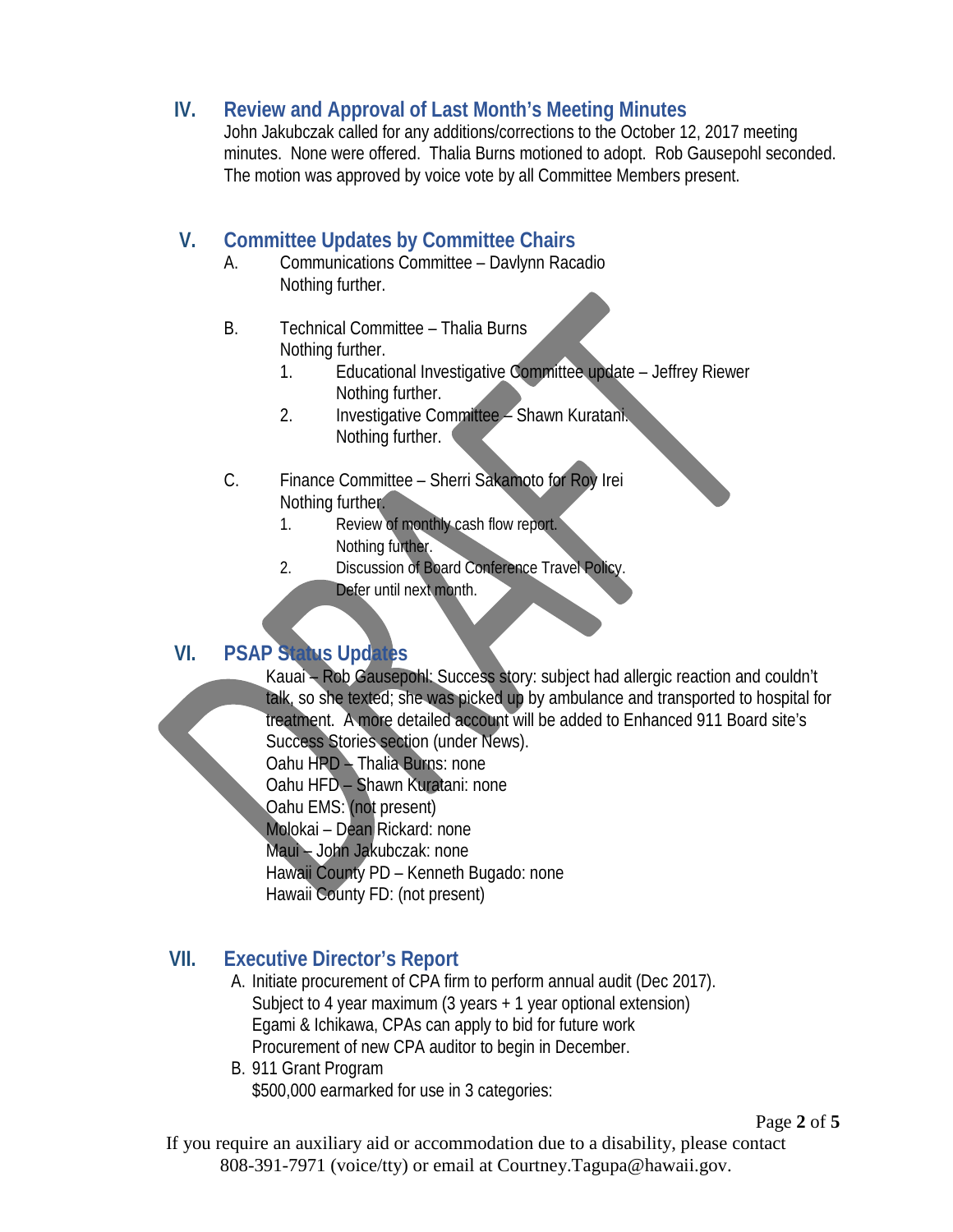- 1. consultant expenses
- 2. training
- 3. Hardware
- Kerry Yoneshige, DAGS Business Management Officer, expressed concerns due to previous issues with departments obtaining and expending grant monies but having to pay back some funds. Executive Director Courtney Tagupa informed him that the U.S. Department of Homeland Security is willing to assist and provide guidance, and that he has 20+ years of experience with similar grants.
- The Board will need to devise a plan to expend grant funds and quarantee to provide 40% of funds to the grant's 60%.
- State will be automatically disqualified if funds are or have been raided for non-NG911 expenses.
- C. Enhanced 911 Board staff office move

Due to office space shifts in the Kalanimoku building, the Enhanced 911 Board staff of 2 will move to a space yet to be determined. It may be necessary to purchase office furniture.

### **VIII. Items for Discussion, Consideration and Action**

- A. Reminder for PSAPs to update their 911 Timelines.
- B. Request for approval of Power Ops Workstations
	- 1. HiFD Additional Cost for Dispatch Furniture \$15,834. Thalia Burns motioned to approve. Davlynn Racadio seconded. Motion passed.
	- 2. Oahu DIT (1) NENA Conference \$3,000.

Davlynn Racadio motioned to approve. Rob Gausepohl seconded. Motion passed.

- 3. Kauai PSAP (1) Power Ops Workstation \$15,172.
	- Thalia Burns motioned to approve. Rob Gausepohl seconded. Motion passed.
- 4. Kauai PSAP (1) APCO Western Regional Conf., March 27-30, 2018 no added cost.

(This is a substitution for the IWCE that was budgeted in the 2018 SBP) Davlynn Racadio motioned to approve. Thalia Burns seconded. Motion passed.

- C. Request approval of the FY 2017 Independent Audit Report. Thalia Burns motioned to approve. Kenneth Bugado seconded. Motion passed.
- D. FirstNet Update Everett Kaneshige Not present. Defer to next month.
- E. Others.
	- Mark Wong:

Mainframe for DMV and licensing systems 4 staff losses; will be operating with only 1 staff member in January 2018

Page **3** of **5**

If you require an auxiliary aid or accommodation due to a disability, please contact 808-391-7971 (voice/tty) or email at Courtney.Tagupa@hawaii.gov.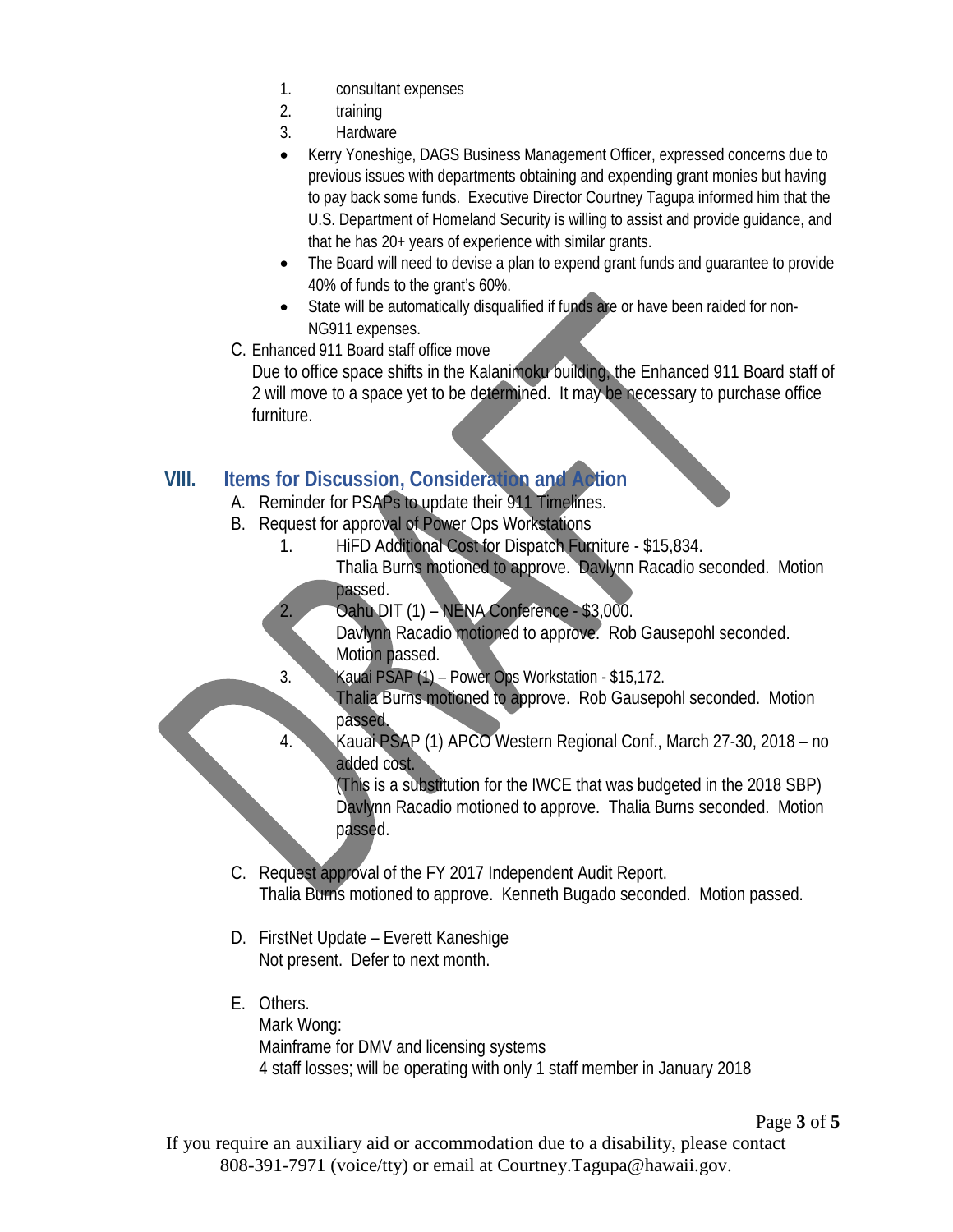CAD systems currently using 1960s-70s interfaces; DIT needs vendors to migrate to new system ASAP; new system is based on secure web technology. HPD record management in process of moving to new system.

DIT would like to have departments off of DMV and driver's licensing systems within 3-4 years.

Clement Chen, former Board Member, will be retiring from City & County

Courtney Tagupa: What is the status of JTMC building?

Mark Wong: Completion and use delayed; will not be able to occupy when building opens; DIT was advised to proceed as if indefinite delay/probably more than 1 year.

John Jakubczak: Delay of JTMC opening affects HPD? Mark Wong:Yes

Thalia Burns: Yes; CAD system nearing end of life cycle, but HPD more concerned with funding of migration of systems and procurement of new equipment consoles.

Rob Gausepohl: Is it possible to move costs to next year's Strategic Budget Plan? Thalia Burns: Too late to increase ceiling for 2019.

Mark Wong: Items already purchased (network equipment, phones, servers) will be transferred to other departments for more immediate use rather than having items sit around while warranties are still valid.

#### **IX. Announcements**

Future meeting dates (10  $a.m. - 1$  p.m. in Room 322B)

- 1. Thursday, December 14, 2017 (Combined meeting)
- 2. Thursday, January 11, 2018 (Combined meeting) **DLNR Board Room 132**
- 3. Thursday, February 8, 2018 (Combined meeting)
- B. Future Conference Dates (**3 months advanced approval required**):
	- 1. NENA NG9-1-1 Standards and Best Practices Conf., January 15-18, 2018, Orlando, FL.
	- 2. 911 Goes to Wash.DC, February 14-17, 2018.
	- 3. Rave Summit, April 16-18, 2018, Denver, CO.
	- 4. Navigator Conference, April 24-26, 2018, Las Vegas, NV.
	- 5. HxGN Live Conference, June 12-15, 2018, Las Vegas, NV.
	- 6. NENA Conference, June 16-21, 2018, Nashville, TN.
- C. Others None.
- **X. Executive Session: HRS 92-5(a) (4) to consult with the board's attorney on questions and issues pertaining to the board's powers, duties, privileges, immunities, and liabilities.** Not necessary.

Page **4** of **5**

If you require an auxiliary aid or accommodation due to a disability, please contact 808-391-7971 (voice/tty) or email at Courtney.Tagupa@hawaii.gov.